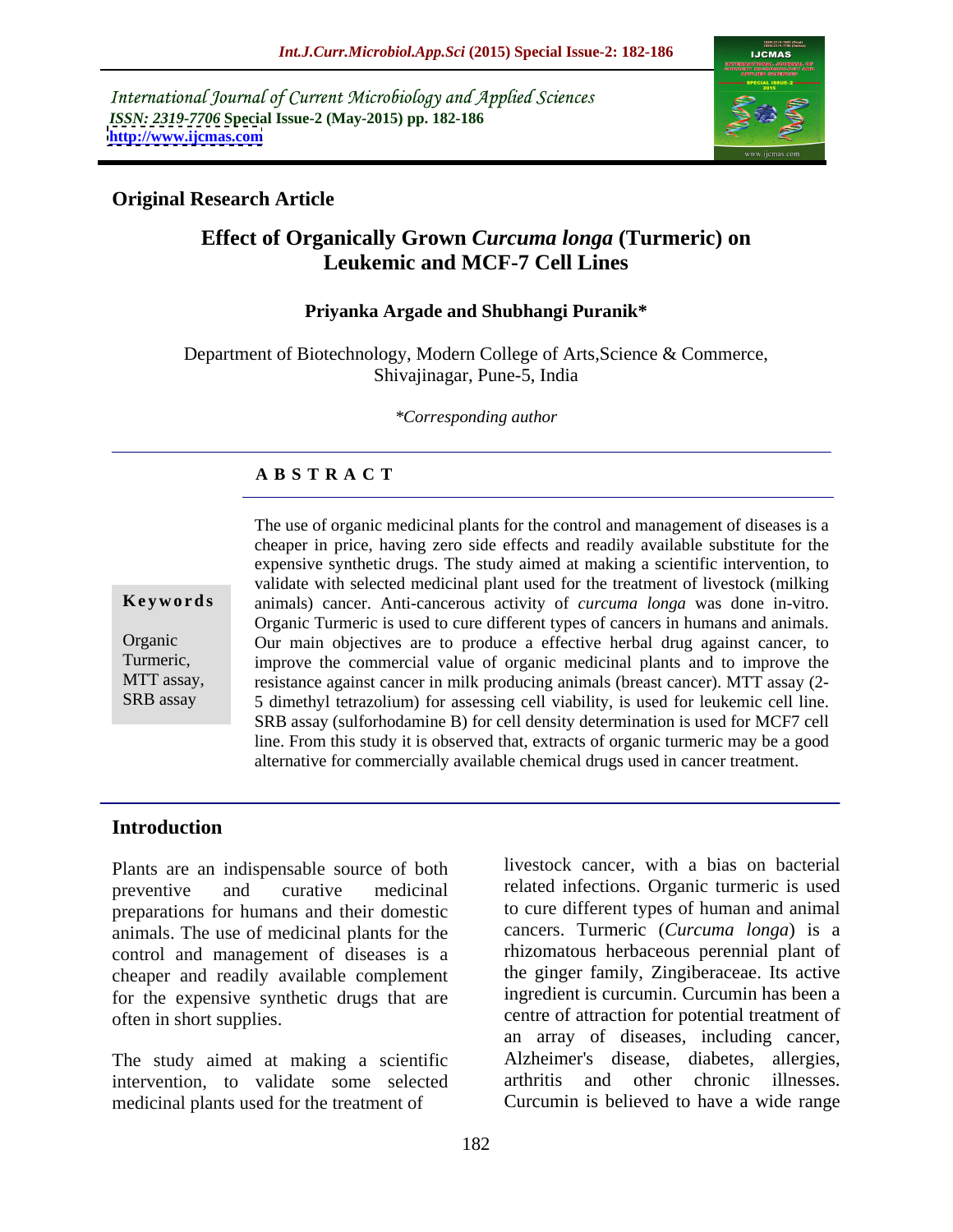indicate potential in clinical medicine. In Chinese medicine, it is used for treatment of

MTT assay (2-5 dimethyl tetrazolium) for assessing cell viability, is used for leukemic cell line. SRB assay (sulforhodamine B) for cell density determination is used for MCF7

were prepared by ethanol extraction method. All samples were prepared aseptically and kept at -20°C. until use. THP-1(Leukemic) supplemented with 20% v/v heat inactivated FCS and maintained in a humidified added to make cell concentration to be concentration is added to each well of micro well plate and seeded for 24 h for cell stabilization. Add 100ul of extract and standard drug in triplicate for cytotoxicity test by MTT assay. The optical density was measured at 490nm. The graphs of the drug concentration & % growth inhibition were plotted. The  $IC_{50}$  can be calculated as per the

% growth inhibition = Mean OD of wells 2012).<br>receiving each drug dilution / Mean OD receiving each drug dilution / Mean OD of the control wells \*100 Considerable work have been done on

assay system is a means of measuring total biomass by staining cellular proteins with the sulphorhodamine B. The key component is the dye, sulphorhodamine B. The cells are

of biological effects including anti-briefly washed, fixed and stained with the inflammatory, antioxidant, antitumour, dye. The incorporate dye is then liberated antibacterial, and antiviral activities, which from the cells in a tris base solution. An various infections and as an antiseptic. change in the amount of dye incorporated by **Material and Methods** degree of cytotoxicity caused by the test dye. The incorporate dye is then liberated from the cells in a tris base solution. An increase or decrease in the number of cells (total biomass) results in a concomitant the cells in the culture. This indicates the material.

# **Results and Discussion**

cell line. compounds have been an important source Extract samples of different concentrations agents. These include vinblastine, cell line was grown in RPMI-1640 medium atmosphere of 5%  $CO<sub>2</sub>$  at 37°C. Media is molecular targets, including flavopiridol and  $1x10^4$ cells per ml and 100  $\mu$ l of this agents which failed in earlier clinical studies extends of extraction of high cost. Various methods of extraction of It has been found that plant-derived of several clinically useful anti-cancer agents. These include vinblastine, vincristine, the camptothecin derivatives, topotecan and irinotecan, etoposide, derived from epipodophyllotoxin, and paclitaxel (taxol). A number of promising new agents are in clinical development based on selective activity against cancer-related molecular targets, including flavopiridol and combretastin A4 phosphate, while some agents which failed in earlier clinical studies are stimulating renewed interest. Plants have a long history of use in the treatment of cancer. In his review, Hartwell lists more than 3000 plant species that have reportedly been used in the treatment of cancer. Curcumin due to its various medicinal, biological, pharmacological activities is high on demand and has high market potential, curcumin are studied (Anamika Bagchi, 2012). Considerable work have been done on

The in vitro determination of toxic effects of plant products have been marketed as unknown compounds has been performed by anticancer drugs, based on the traditional counting viable cells after staining with a uses and scientific reports. These plants may vital dye. The sulphorhodamine B (SRB) promote host resistance against infection by medicinal plants to treat cancer, and some re-stabilizing body equilibrium and conditioning the body tissues.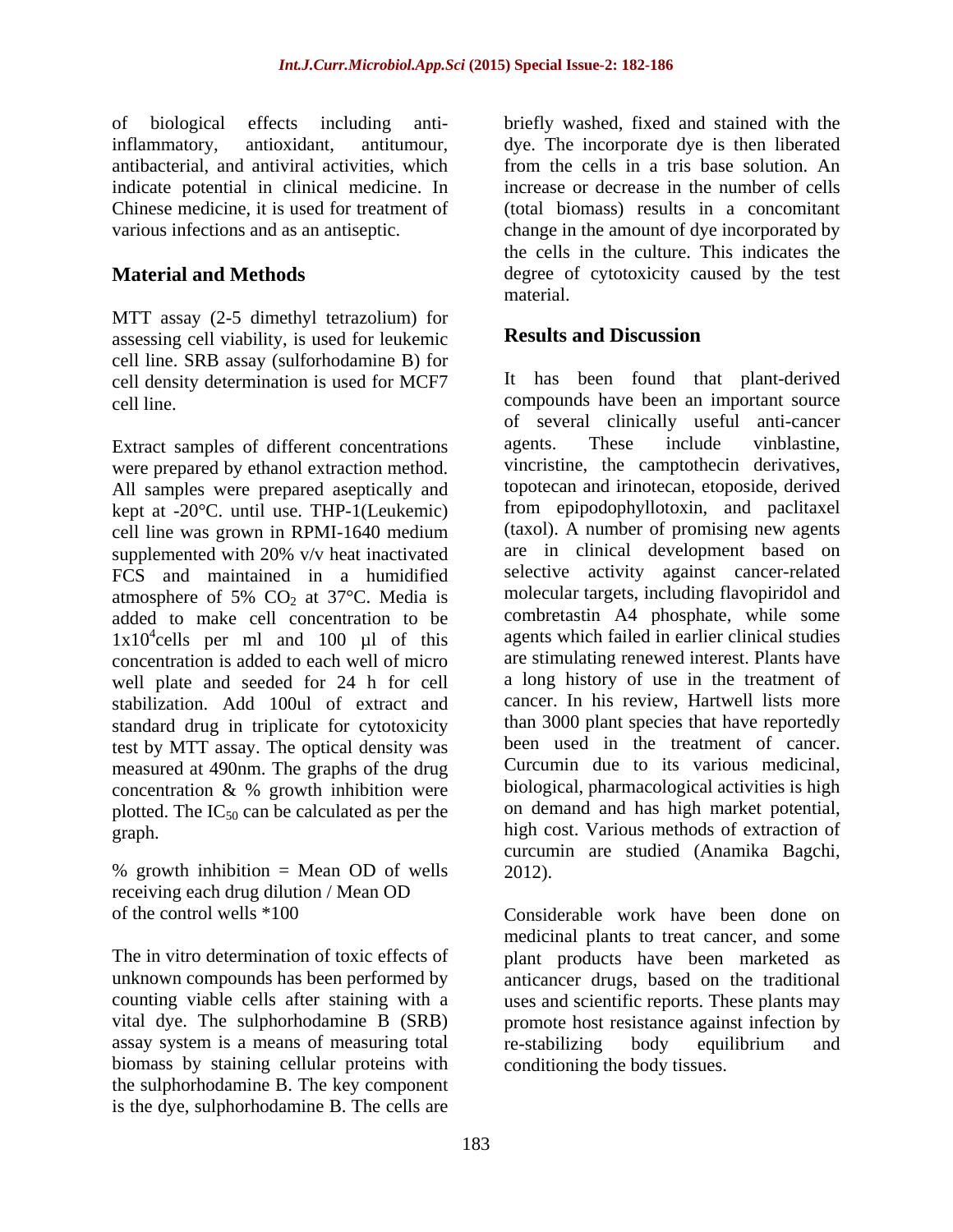|                              | Concentration % Growth Inhibition |
|------------------------------|-----------------------------------|
| 200                          | 86.64                             |
| $\sim$ $\sim$                | 78.16                             |
|                              | 63.62                             |
| $\mathsf{U}.\mathsf{\Delta}$ |                                   |
| 0.002                        |                                   |

## **Table.1** Effect of Turmeric extract

## **Table.2** Effect of Standard Drug

|                              | Concentration <sup>9</sup> % Growth Inhibition |
|------------------------------|------------------------------------------------|
| 200                          | 97.33                                          |
| $\Omega$<br>$\angle U$       | 96.68                                          |
|                              | 88.24                                          |
| $\Omega$<br>$U \cdot \Delta$ | 57.39                                          |
| 0.002                        |                                                |

## **Table.3** Results of SRB Assay

|                                                                    | Concentration $\%$ Growth Inhibition |
|--------------------------------------------------------------------|--------------------------------------|
|                                                                    |                                      |
|                                                                    | 0                                    |
| $\vert 0.1 \vert$                                                  | 29.22<br>40.34                       |
| 0.01                                                               |                                      |
| $\begin{array}{ c c c }\hline \textbf{0.001} \\\hline \end{array}$ |                                      |



Graph:1 Effect of Turmeric extract on Leukemic cells by **MTT** assay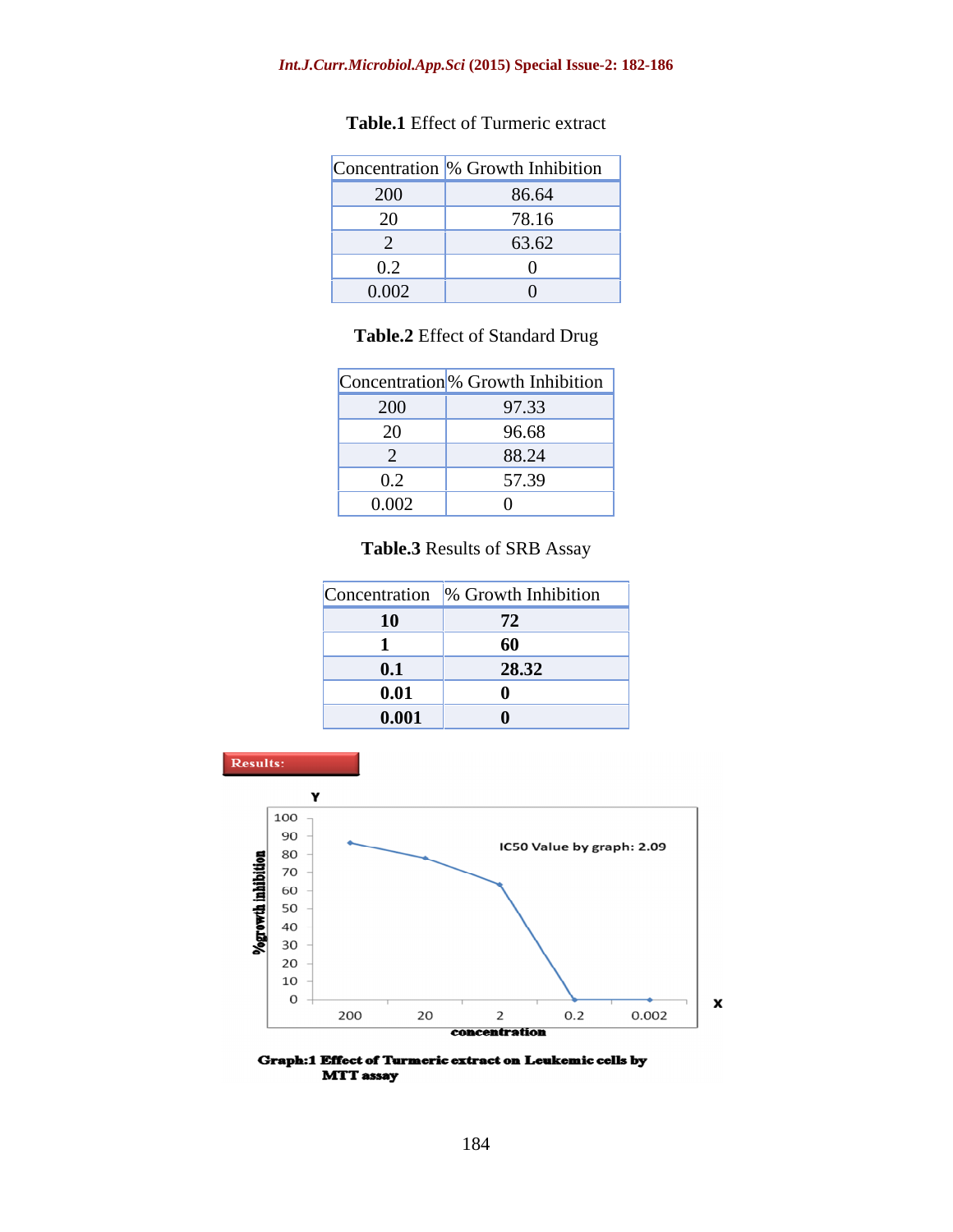

Graph: 4 Effect of standard drug on Leukemic cells by MTT assay



Several reports describe that the anticancer activity of medicinal plants is due to the marrow. A person who has leukemia suffers presence of antioxidants in them. The rate from an abnormal production of blood cells, with which cancer is progressing, it seems to have an urgent and effective effort for

develops from breast cells. Breast cancer jobs, cosmetic, etc. animals (breast cancer).

Leukemia is the cancer of blood and bone generally leukocytes.

making good health of humans as well as The study was conducted to document inanimals. vitro pharmacological activities of selected Breast cancer is a kind of cancer that leukemia (blood and bone marrow) and usually starts from inner lining of milk duct, objectives of the study to produce a effective or the lobules that supply them with milk. A herbal drugs against cancer, to improve the breast cancer that started off in the lobules is commercial value of organic medicinal known as lobular carcinoma. Causes of plants, to improve the value of herbal plants breast cancer are getting older, genetic, in daily life of humans & to improve the alcohol consumption, obesity, height, certain resistance against cancer in milk producing medicinal plant species used for treating breast cancer in human and cattle. The